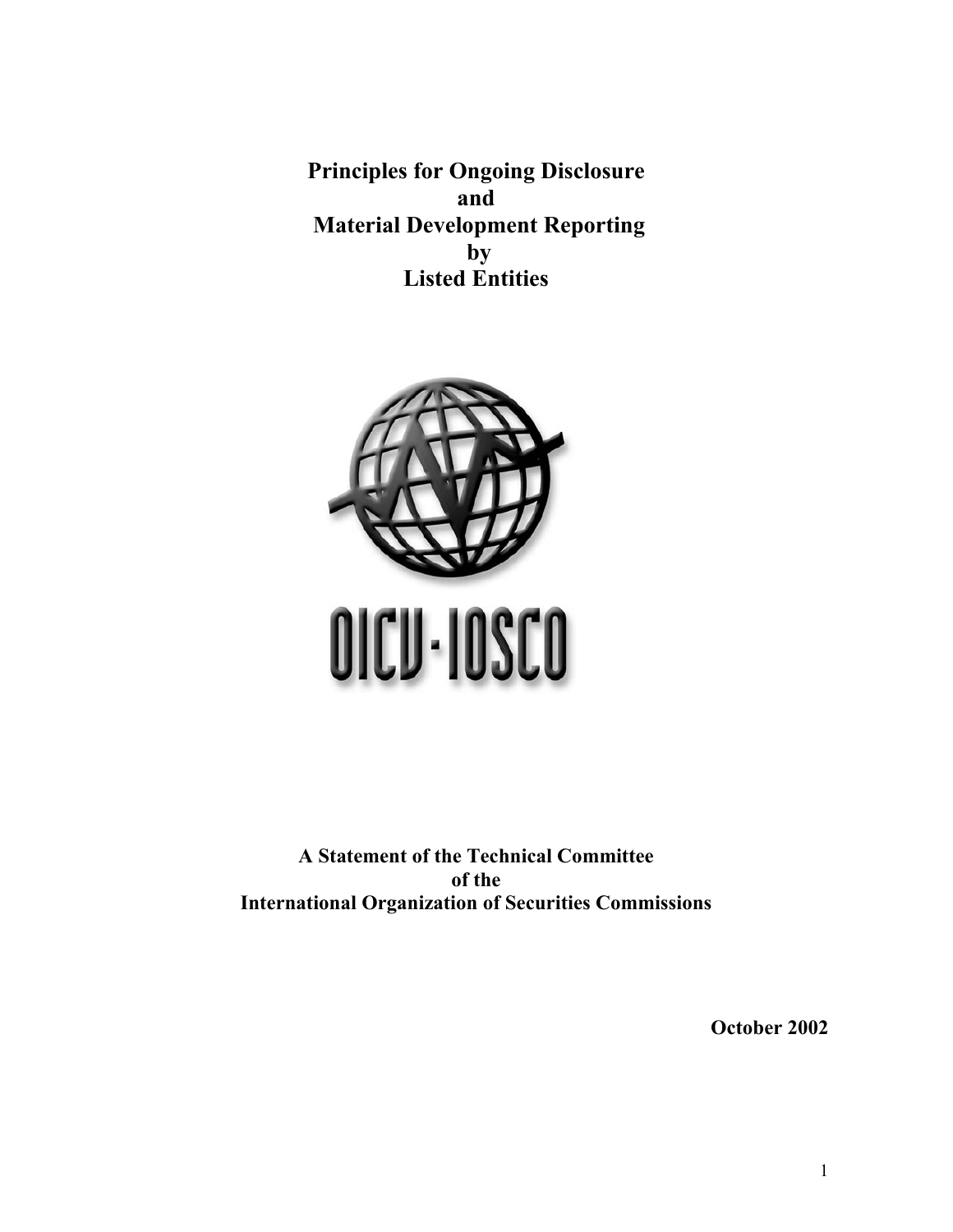# **I – Introduction**

- 1. The Technical Committee recognizes that reliable, timely and readily accessible information is fundamental for investors. Information should be disclosed on a timely basis, whether in connection with an initial public offering or listing, continuously, currently or periodically, and in a form or manner either prescribed by accounting standards, regulations, listing rules or law, together with the information that is provided by the management under the principles of fair presentation.
- 2. In 1998, IOSCO endorsed the International Disclosure Standards for Cross-Border Offerings and Initial Listings by Foreign Issuers for equity securities (IDS98), which set forth nonfinancial statement disclosure standards for offerings and listings of equity securities. The Disclosure Subcommittee of Standing Committee No. 1 is currently developing a comparable set of international disclosure standards for cross-border offerings and initial listings of debt securities by foreign issuers that would be based on the IDS98. The adoption of both sets of non-financial statement disclosure standards by jurisdictions would facilitate cross-border offerings because a foreign issuer could use one disclosure document that would be accepted in multiple jurisdictions. At the same time, adequate investor protection would be assured through the use of the high quality disclosure standards of the IDS98.
- 3. However, the volume of secondary trading far exceeds the amount of offerings, and protection of investors therefore requires ongoing provision of material information. Because most investors participate in the market through secondary trading rather than initial public offerings, providing high quality information to the markets on a periodic basis is crucial, even if a company only infrequently makes public offerings.

In particular, most retail investors participate in the securities markets through the secondary trading that occurs in the markets, rather than through initial offerings of securities. An initial offering prospectus or listing document that satisfies the requirements of IDS98 provides high quality, material information for investors who participate in initial public offerings ("IPOs"). Material information should also be updated and provided on an ongoing basis to the public, so that retail investors who participate through secondary trading, and who are most in need of regulatory protection, can benefit from this same type of disclosure on an ongoing basis. In other words, the body of information available to an investor should contain both information disclosed at the IPO stage, covered under IDS98, as well as information disclosed on an ongoing basis. The fundamental principle of full and fair disclosure is that the listed entity should provide all information that would be material to an investor's investment decision. Such information also includes management's discussion and analysis (MD  $\&$ A), where required, which could be disclosed in a separate report or included as part of a periodic report.

4. Consequently, the Technical Committee has developed a set of common high level principles for ongoing disclosure and, in particular, material development disclosure by all listed entities, leaving the possibility for individual jurisdictions to add further requirements. For convenience, this set of principles is referred to in this document as the International Ongoing Disclosure Standards or IODS.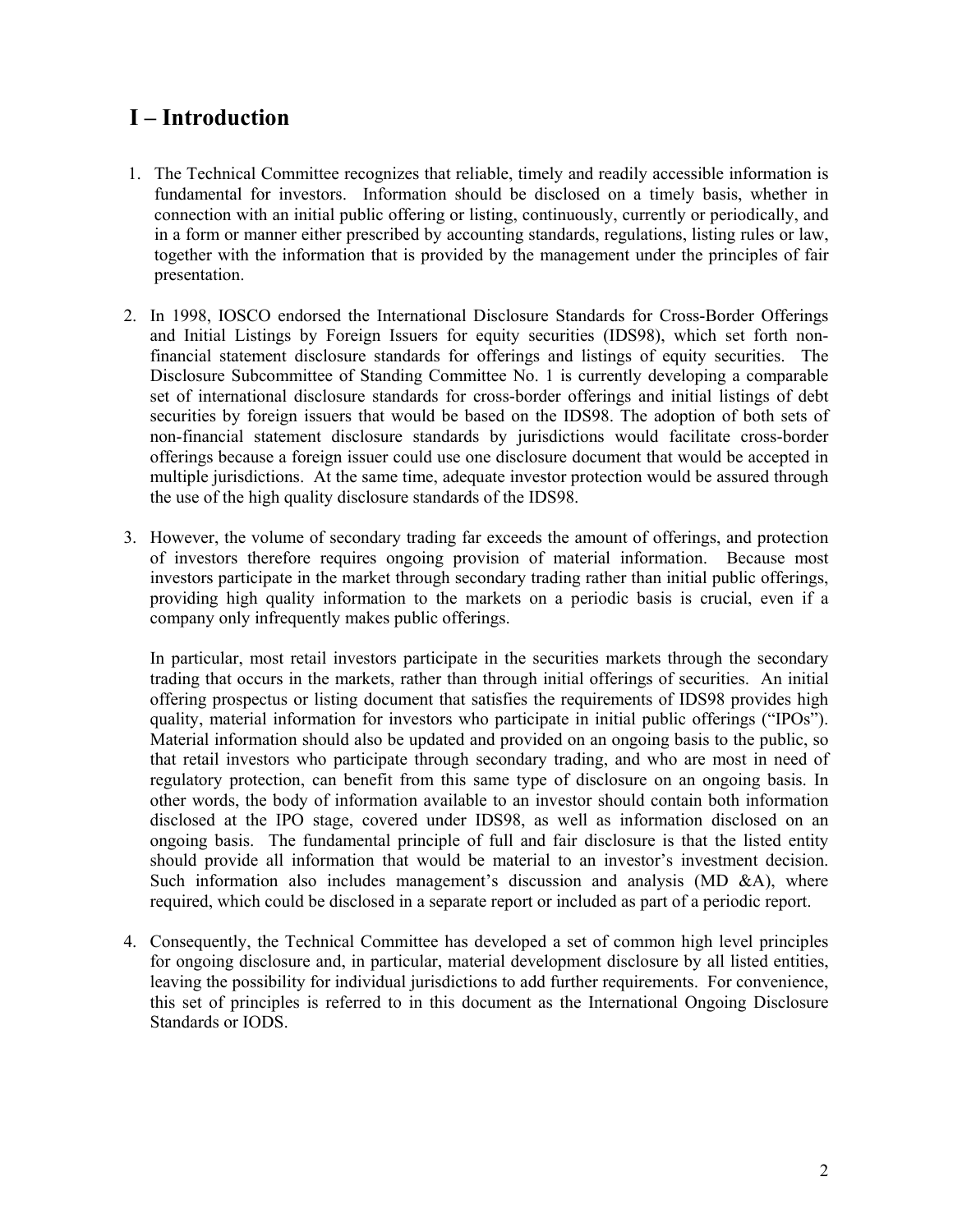- 5. The term "ongoing" is defined in this report to include generally all current, continuous<sup>1</sup> and periodic disclosures, other than that disclosed at the IPO stage.<sup>2</sup> The term "periodic" used in this report refers to information required to be disclosed at specified dates or intervals.
- 6. Competent authorities in different jurisdictions have used two basic approaches, as well as a combination of the two, in order to ensure appropriate disclosure of information by listed entities in view of the interest of investors:
	- a "general obligation" approach and
	- a "prescription approach".

Some information on these two approaches is provided in the Appendix.

Such differences in regulatory approaches evolved due to differences in the characteristics of each market and its legal and institutional history. The Technical Committee recognizes that there is no "one-size fits all" approach for all IOSCO members. No one approach is necessarily better than any other, because individual market characteristics and regulatory regime are different. Notwithstanding different definitions and concepts, the information disclosed may be similar in nature and extent under the different approaches.

- 7. In spite of the different approaches used, most jurisdictions agree that listed entities should have an ongoing obligation to disclose information that would be material to an investor's investment decision and that is necessary for full and fair disclosure. *IOSCO, while acknowledging the different regulatory approaches taken by various jurisdictions with respect to ongoing disclosure, notes that these different approaches do not preclude agreement on what events should be disclosed in an effective disclosure scheme. It is therefore possible to identify common principles of ongoing disclosure that would facilitate IOSCO members to develop their own disclosure regimes, in the light of their own unique market characteristics.*
- 8. Accordingly, the purpose of this Statement is:
	- To develop a companion set of International Disclosure Standards to IDS98 namely setting high level principles in "International Ongoing Disclosure Standards for ongoing disclosure and material development reporting by listed entities" (IODS); and
	- By means of IODS to:
		- (a) Facilitate the agreement on minimum standards for ongoing disclosure and material development reporting for listed entities; and
		- (b) Provide guidance to jurisdictions reviewing and/or developing an ongoing disclosure and material development reporting regime for listed entities.
- 9. The Technical Committee notes that:

 $\overline{a}$ 

<sup>1</sup> "Continuous disclosure" refers to the disclosure regimes of certain jurisdictions in which information is provided under a general principle of materiality, without reference to a specific timeframe.

In the US, the terms "ongoing" or "current" normally refer to disclosure other than that required for periodic disclosure, such as quarterly and annual reports. However, for the purpose of this report, "ongoing" also includes periodic disclosure requirements that apply in the United States.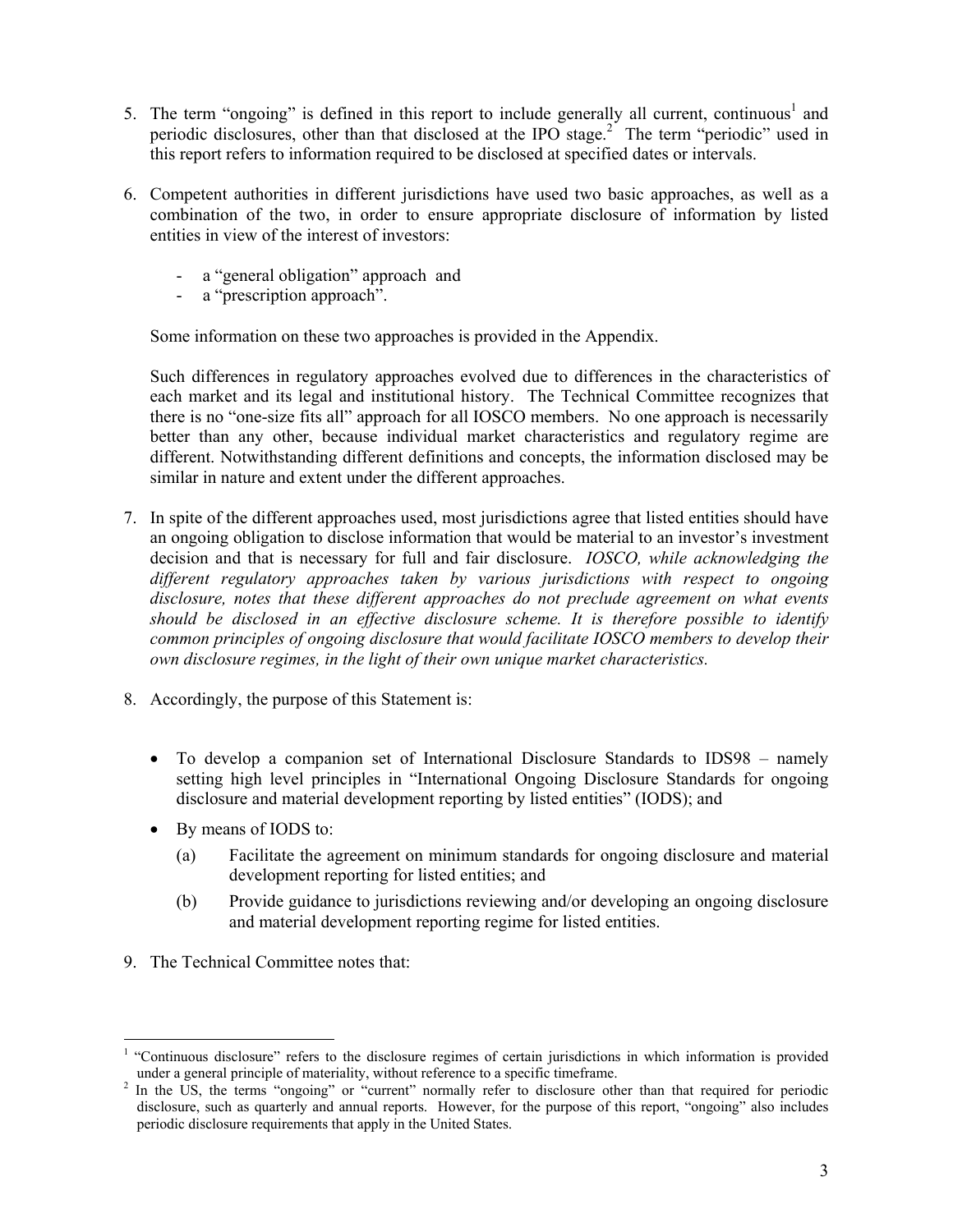- (a) IODS does apply in relation to all entities with shares listed in a recognized exchange. It does not apply in relation to foreign or domestic unlisted entities.
- (b) IODS does not address how competent authorities (including exchanges and SRO market operators) should monitor and enforce the ongoing disclosure obligations.
- (c) IODS does not apply to collective investment schemes (CIS).
- (d) IODS does not apply to suitability criteria that may be imposed by listing authorities.

\* \* \*

# II – Principles for Ongoing<sup>3</sup> Disclosure and Reporting of Material **Developments**

### 1. **The key elements of an ongoing disclosure obligation**

*Listed entities should have an ongoing disclosure obligation requiring disclosure of all information that would be material to an investor's investment decision.* 

This principle is typically implemented either by a comprehensive list of prescribed disclosure items that are presumptively material or by a general obligation to disclose all information that may affect an investor's assessment of a listed entity's value and prospects. In addition to this general obligation, some jurisdictions have indicated a list of events that typically can be considered material. More information is provided in the Appendix.

The subject matter of material information disclosed in periodic disclosure documents should be carefully monitored to identify specific events or developments that are time-sensitive and should be disclosed more promptly, under any applicable general disclosure obligation. Examples include certain off-balance sheet arrangements, changes in the valuation of non-market traded contracts, and events related to stock options including stock option arrangements.

## 2. **Timeliness**

-

*The listed entity shall disclose ongoing information on a timely basis, which could require disclosure on an:* 

*(a) immediate basis for disclosure of material developments, where such a term could be defined as "as soon as possible" or prescribed as a maximum of specified days (such as 2 business days, as proposed in the USA); and* 

<sup>3</sup> For the purpose of this document, ongoing disclosure means periodic disclosure which has to be provided at set dates and current disclosure which must be provided on a as needs and immediate basis. Although in the United States the term "ongoing disclosure" normally refers to disclosure of information other than that provided through annual and quarterly reports, in these Principles the term "ongoing" also includes the periodic disclosure requirements that apply to companies listed in the United States.

It is outside the scope of this report to provide general guidelines for periodic disclosure. It aims only to define that periodic disclosures and reports are also a useful channel to disclose the information discussed in the body of this report.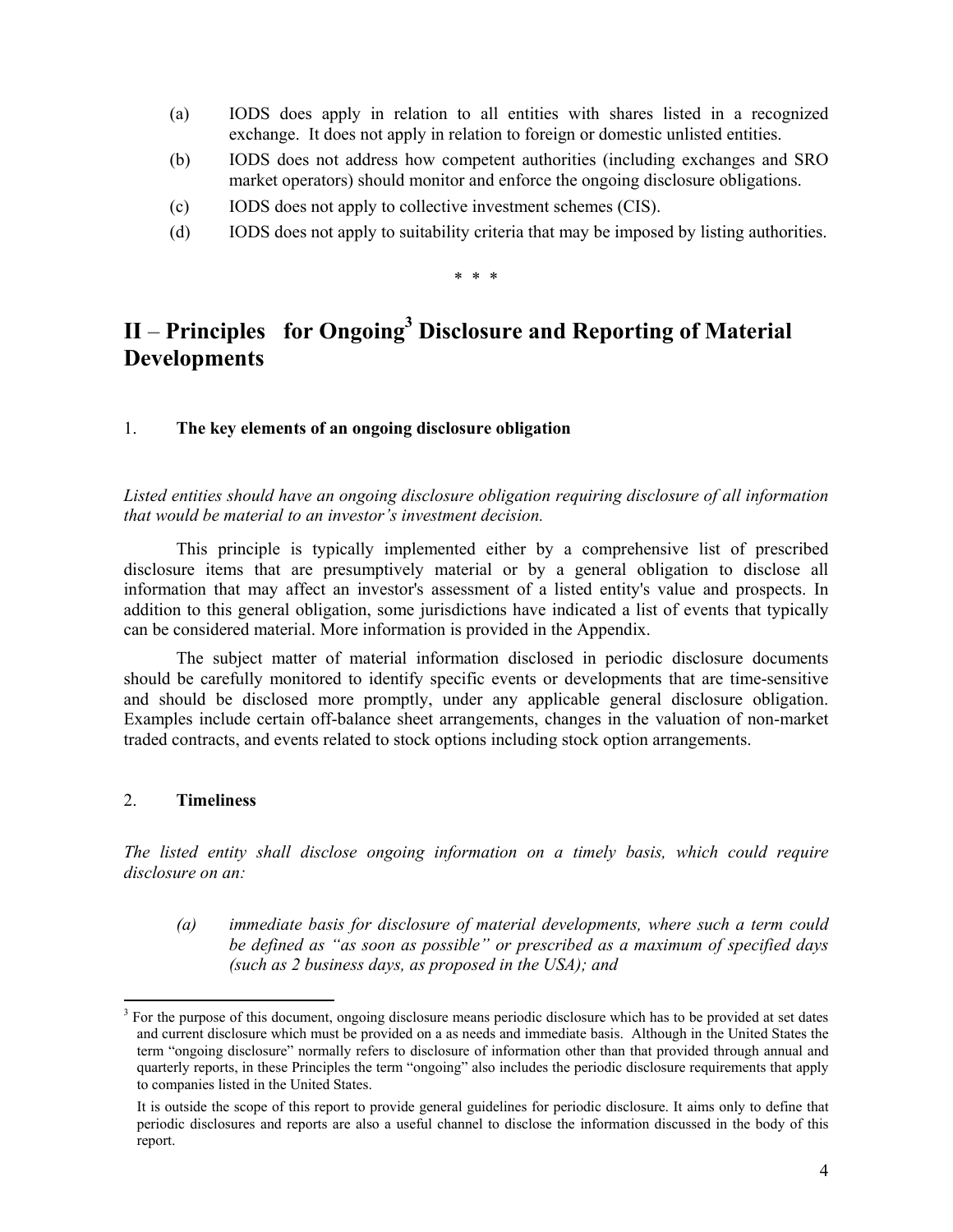*(b) periodic basis, prescribed by law or listing rules, such as quarterly or annual reports. Such information would also include management discussion and analysis (MD&A), where required, which can be disclosed in a separate report or included in a periodic report. The disclosure obligation may require disclosure of relevant information on an immediate basis even when it belongs to periodic reporting.* 

Under the general ongoing obligation approach disclosure may be subject to delay, to be granted in some jurisdictions by the competent authority, if:

- (a) the information is confidential under legislation;
- (b) the information concerns an incomplete proposal or negotiations or the disclosure of particular information is such as to prejudice the legitimate interests of the entity's investors; in such cases the listed entity must ensure that the information is maintained strictly confidential.

## 3. **Simultaneous and identical disclosure**

*If the entity is listed in more than one jurisdiction, the information released under the ongoing disclosure obligation of one jurisdiction where it is listed should be released on an identical basis and simultaneously in all the other jurisdictions where it is listed. This obligation should not be dependent on where the listed entity is principally listed.* 

This will mean disclosing information in a jurisdiction where:

- (a) the obligation may not technically require disclosure but disclosure is required in another jurisdiction in which the entity is listed; or
- (b) such information is exempted from ongoing disclosure obligation but it is not exempted in another jurisdiction in which the entity is listed.

This principle should be applied pragmatically to take into account factors such as different time zones and trading hours.<sup>4</sup>

## 4. **Dissemination of information**

*Under the ongoing disclosure obligation listed entities should ensure that full information is promptly made available to the market by using efficient, effective and timely means of dissemination.* 

 4 Trading halts are separately considered by the IOSCO Technical Committee.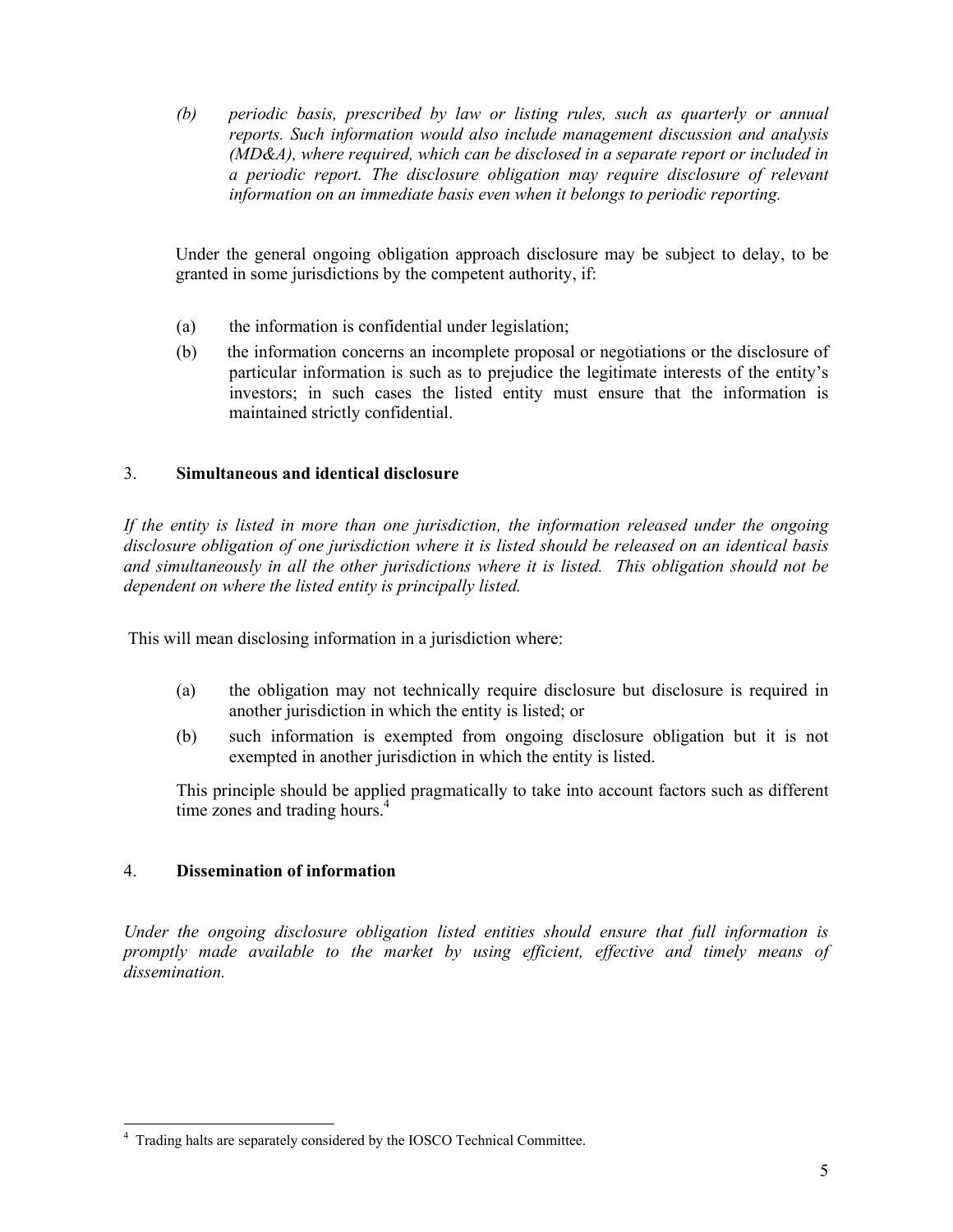## 5. **Disclosure criteria**

*Ongoing disclosure of information should be fairly presented, not be misleading or deceptive and contain no material omission of information.* 

## 6. **Equal treatment of disclosure**

*The information to be disclosed in compliance with the ongoing disclosure obligation should not be disclosed to selected investors or other interested parties before it is released to the public. Certain narrow exceptions may be permitted to this principle to allow communications with advisers and rating agencies or, in the ordinary course of business, communications with persons with whom the listed entity is negotiating, or intends to negotiate, a commercial, financial or investment transaction or representatives of its employees or trade unions acting on their behalf. In all these cases, the recipients have a duty to keep the information confidential.* 

## 7. **Allocation of accountability**

*The listed entity is responsible for compliance with the ongoing disclosure obligation. In some jurisdictions, specific persons have been identified as also being responsible for the disclosure of such information.*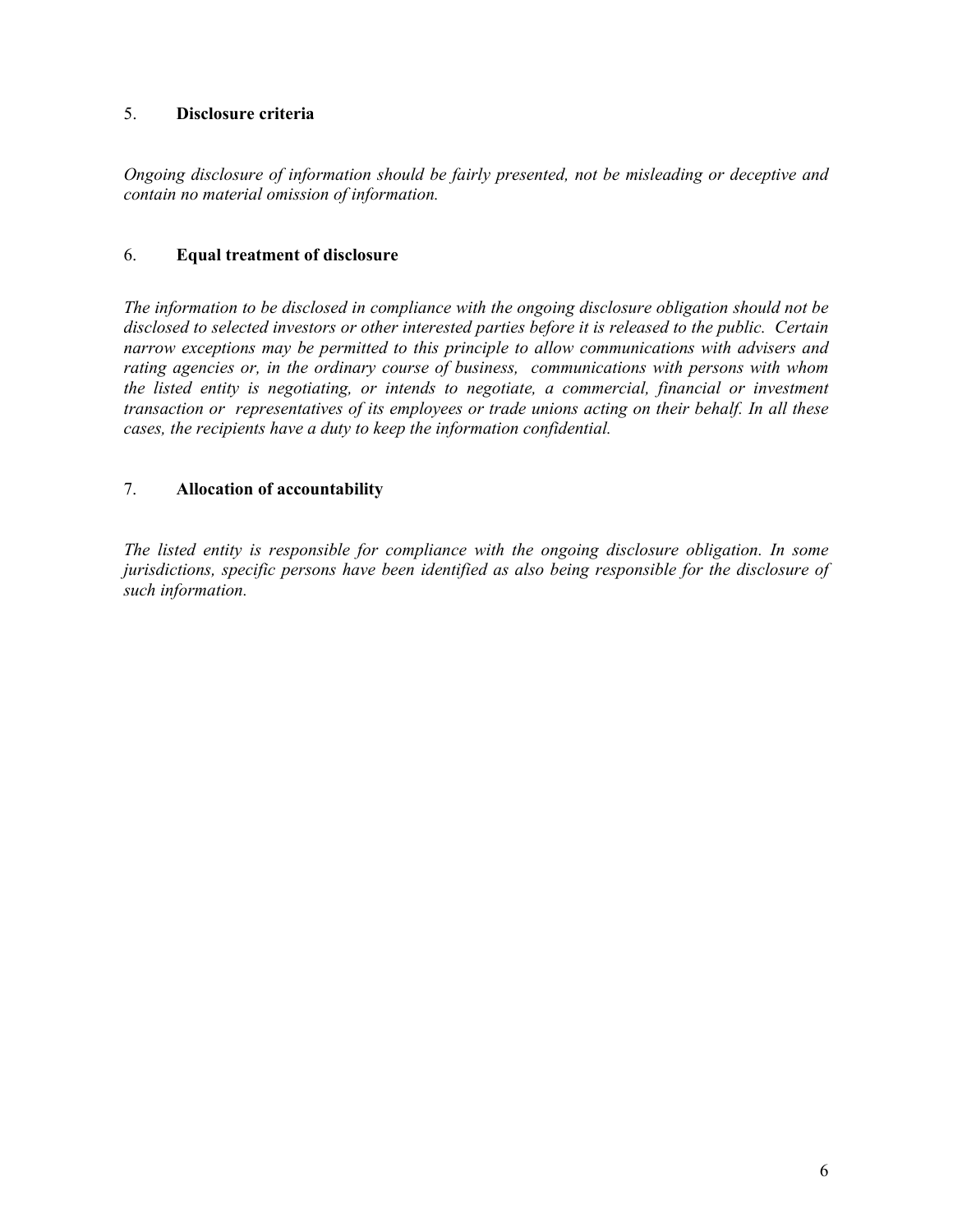# **Appendix**

# **Different Approaches to Disclosure Requirements**

#### *The Prescription Approach*

In the prescription approach a set of rules specify the disclosures that issuers must provide to investors and the public, and which are presumptively material.

The U.S. Securities and Exchange Commission for example requires all public domestic companies to file annual and quarterly periodic reports that address certain specified disclosure items. In addition, all public domestic companies must file current reports on Form 8-K in the intervening period between periodic reports to disclose a specific, comprehensive list of events that are presumptively material: the list is reproduced in the annex to this Appendix. Such disclosure must be made within a few business days after occurrence of the corporate event that must be disclosed<sup>5</sup>. That list has recently been proposed to be substantially increased. The U.S. exchanges require disclosure of price sensitive information. The definition of materiality that is used by the SEC has been developed by the courts and is not delimited by the notion of the effect on the price of an issuer's securities. Thus, while the listed entity is required by the U.S. SEC's rules to disclose specific information or events in a prescribed manner, if investors feel that the disclosure is inadequate or misleading they can take legal action against the issuer and the courts will determine the materiality of the disclosure or non-disclosure.

Also Japan provides a list of corporate events which are presumed to be material and require compulsory disclosure. The list is reproduced in the annex to this Appendix.

#### *The General Obligation Approach*

In the European Union and in other jurisdictions, regulators require listed entities to disclose information under a general obligation of materiality comprising price sensitive information, without specifically describing the types of events that would be deemed material. Such information, if determined price sensitive or material, would have to be disclosed immediately by issuers without any further qualification.

This approach includes information which is typically assessed against (i) the likely effect of the information on the price or value of the relevant equities and (ii) the information expectations of a reasonable investor in the market and (iii) the information to be disclosed has not been made available to the public. Some jurisdictions have indicated events that typically can be considered material. An example (Brazil) is included in the annex to this Appendix.

Under such a general obligation approach delays may be permissible under certain conditions, subject in some jurisdictions to approval by the competent authorities.

<sup>&</sup>lt;sup>5</sup> The SEC has proposed to shorten the deadline for such reports to two business days after the occurrence of the event.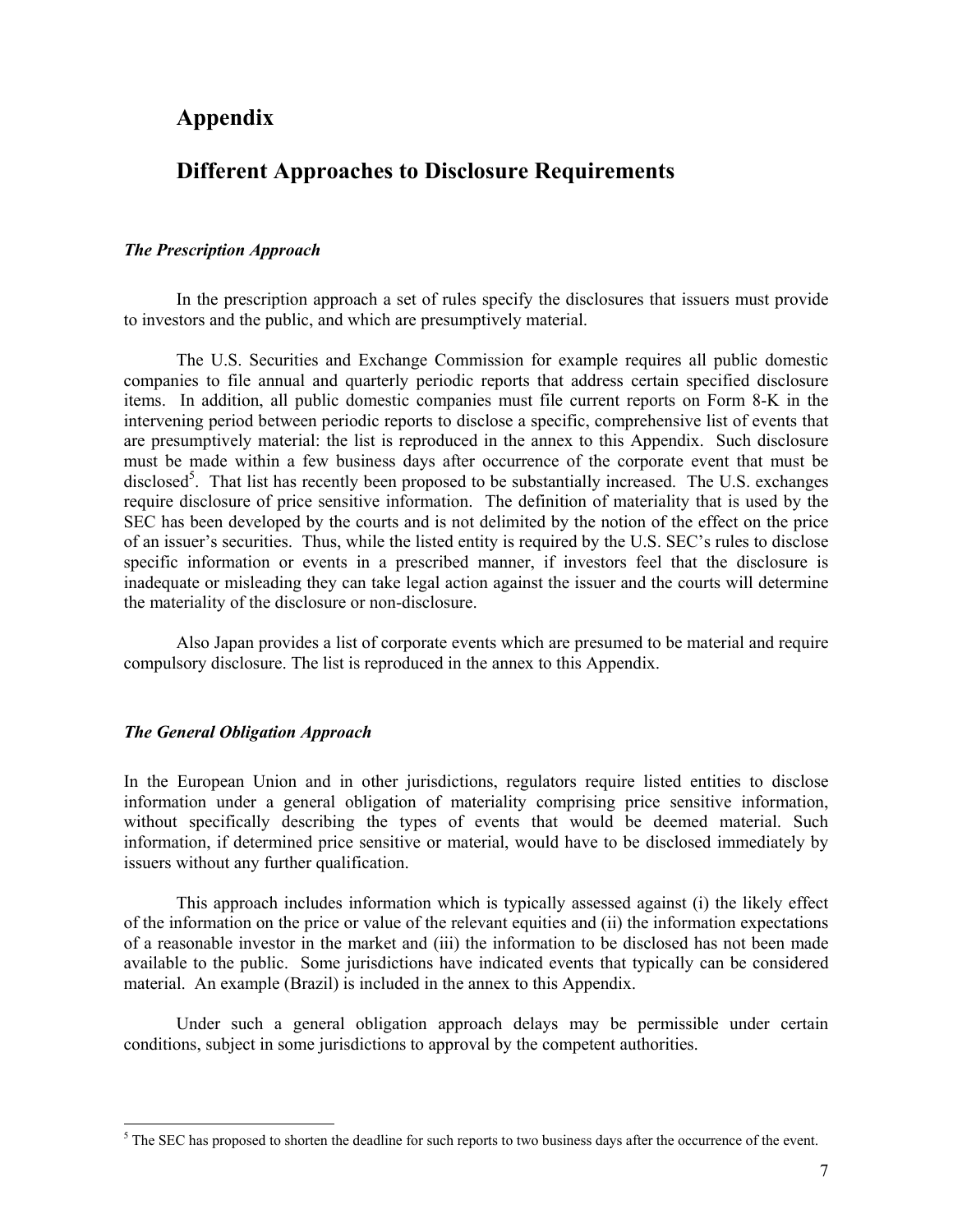It is recognized, however, that even under the general obligation approach, a body of accounting standards, listing rules, legislation or regulation may prescribe certain types of information, including specific events, which should be disclosed either in the form of immediate disclosure using the price sensitivity or materiality test, or through periodic disclosure in annual accounts or MD & A reports.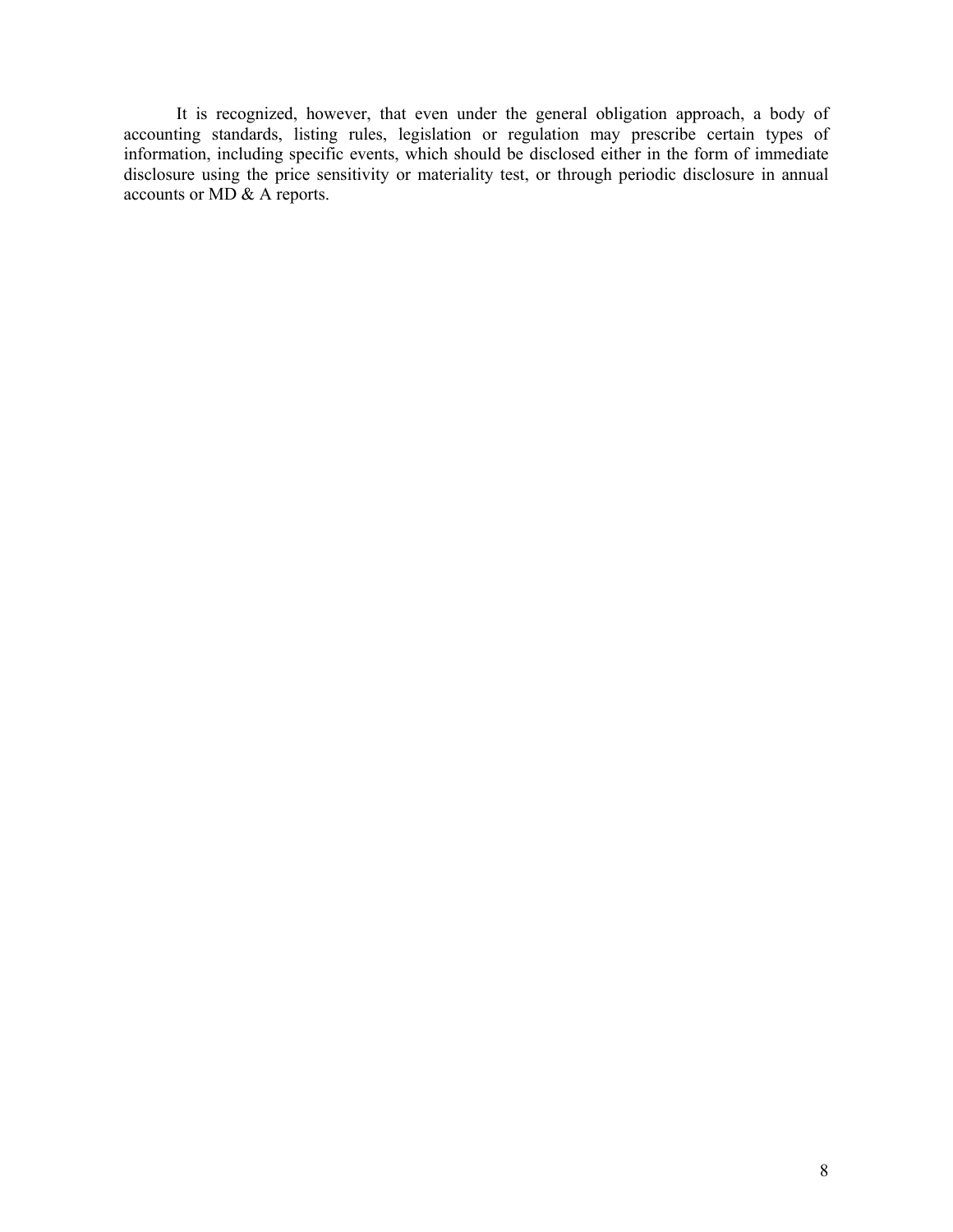# **Annex to the Appendix**

# **Examples of comprehensive lists of prescribed disclosure items**

# **1. USA**

## **Material events that are reported to the U.S. Securities and Exchange Commission on Form 8-K**

The comprehensive list of prescribed corporate events that are presumptively material and that must be disclosed, or will likely be required to be disclosed, with the U.S. SEC on Form 8-K is as follows:

- Changes in control of a company;
- A company's acquisition or disposition of a significant amount of assets;
- A company's bankruptcy or receivership;
- Changes in a company's certifying accountant;
- Resignations of a company's directors, circumstances for the departure of a director, the appointment or departure of a principal officer, and the election of new directors other than pursuant to a vote of security holders at an annual meeting;
- Change in a company's fiscal year and amendments to a company's articles of incorporation or bylaws that were not previously disclosed in a proxy statement or other such disclosure document;
- Entry into a material agreement not made in the ordinary course of business;
- Termination of a material agreement not made in the ordinary course of business;
- Termination or reduction of a business relationship with a customer that constitutes a specified amount of the company's revenues;
- Creation of a direct or contingent financial obligation that is material to the company;
- Events triggering a direct or contingent financial obligation that is material to the company, including any default or acceleration of an obligation;
- Exit activities including material write-offs and restructuring charges;
- Any material impairment;
- A change in a rating agency decision, issuance of a credit watch or change in a company outlook;
- Movement of the company's securities from one exchange or quotation system to another, delisting of the company's securities from an exchange or quotation system, or a notice that a company does not comply with a listing standard;
- Conclusion or notice that security holders no longer should rely on the company's previously issued financial statements or a related audit report;
- Any material limitation, restriction or prohibition, including the beginning and end of lock-out periods, regarding the company's employee benefits, retirement and stock ownership plan;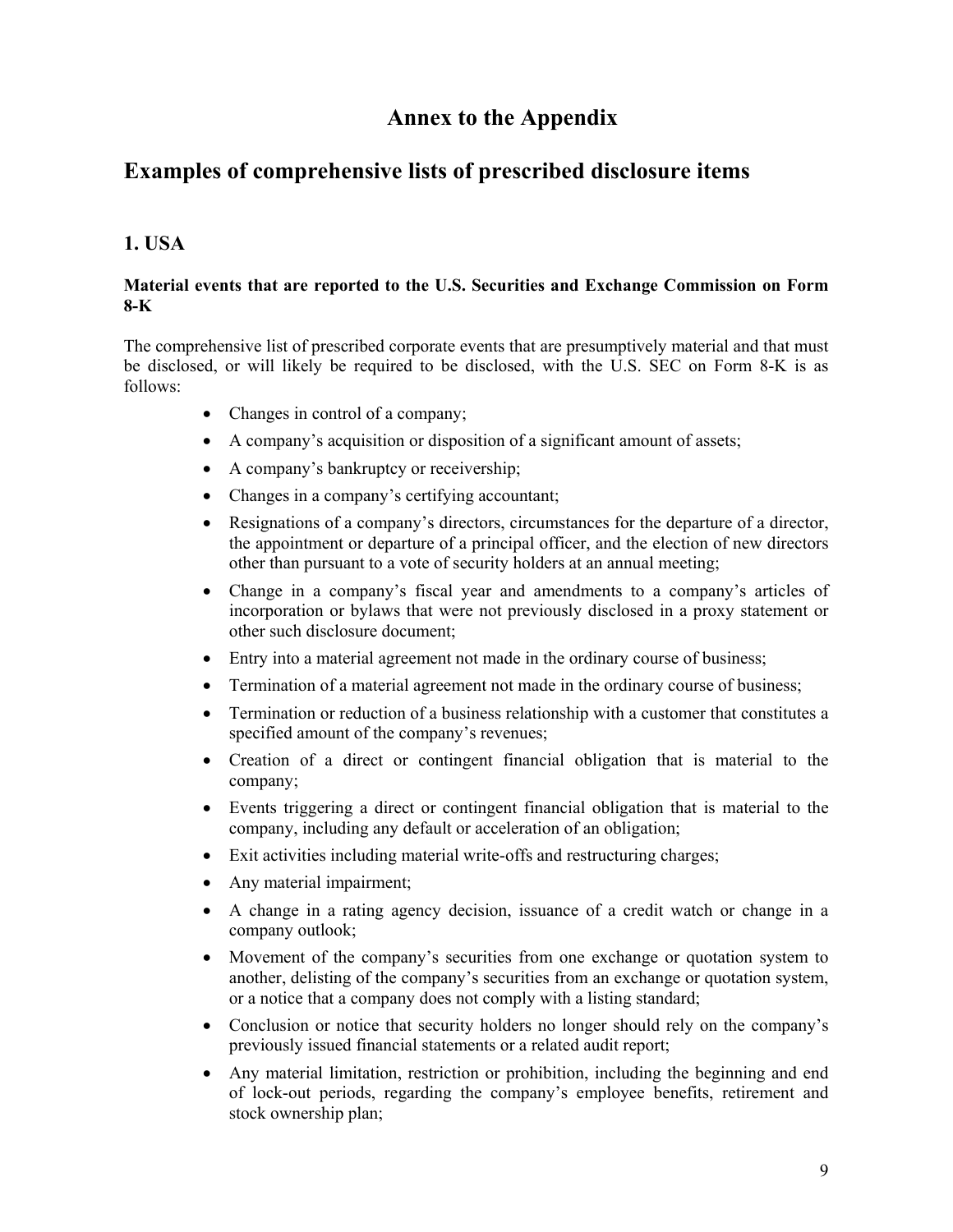- Unregistered sales of equity securities by the company;
- Material modifications to rights of holders of the company's securities;
- Earnings releases;
- Changes in earnings guidance; and
- Other materially different information regarding key financial or operations trends from that set forth in periodic reports.

# **2. Japan**

# **Comprehensive list of corporate events that are presumed to be material On a solo basis**

- Public offering or selling of securities to be made abroad
- Issuance without public offering
- Grant of the subscription rights to new shares as stock options
- Change of its parent company or subsidiary
- Change of major shareholders
- Occurrence of serious disaster *(1)*
- Lawsuit raised or settled *(2)*
- Conclusion of agreement on exchange of shares *(3)*
- Resolution of transfer of shares
- Approval to the plan or conclusion of an agreement on corporate separation *(4)*
- Conclusion of an agreement on merger *(5)*
- Conclusion of an agreement on business transfer *(6)*
- Change of representative directors
- Claim to bankruptcy, etc.
- Credits become likely to be in default *(7)*
- Significant change in the company's financial condition and business performance*(8)*
- Occurrence of any event to correct the information described in the registration statement before the offered securities are listed.

## **On a consolidated basis**

- Occurrence of the serious disaster for subsidiary *(9)*
- Lawsuit for subsidiary raised or settled *(10)*
- Conclusion of an agreement by subsidiary on exchange of shares *(11)*
- Resolution of transfer of shares of subsidiary <sup>(12)</sup>
- Approval to the plan or conclusion of an agreement for subsidiary on corporate separation *(13)*
- conclusion of an agreement for subsidiary on merger  $(14)$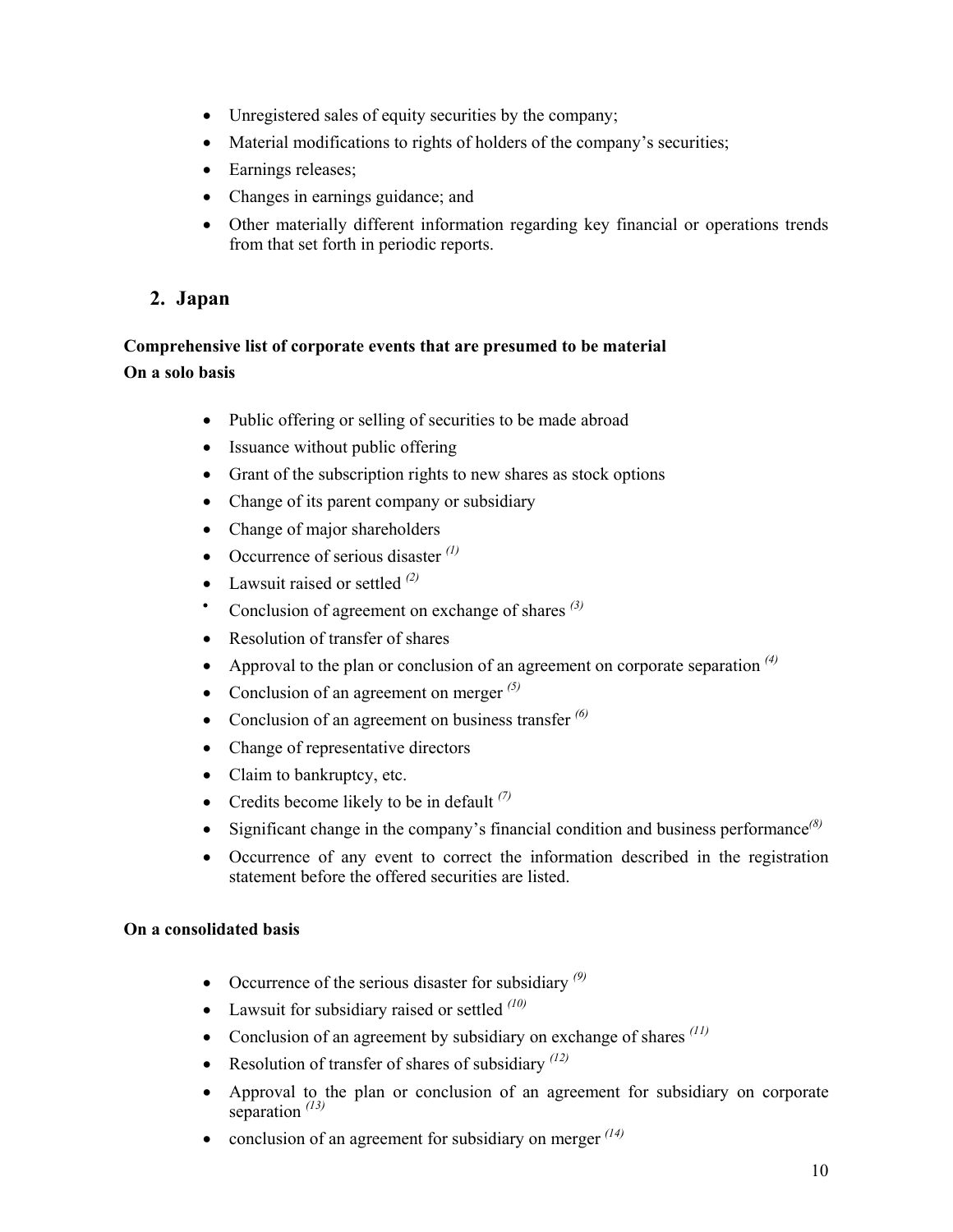- conclusion of an agreement for subsidiary on business transfer <sup>(15)</sup>
- claim to bankruptcy, etc. of subsidiary *(16)*
- credits of subsidiary become likely to be in default *(17)*
- significant change in the consolidated financial condition and business performance *(18)*
- occurrence of any event to correct the information described in the registration statement before the offered securities are listed

#### *Notes*

*(1) the amount of damages is 3% or more of the net assets* 

- *(2) claimed the amount of 15% or more of the net assets or paid compensation the amount of 3% or more of the net assets*
- *(3) resulting to be 100% parent company or to be 100% subsidiary*
- *(4) estimated to cause increase or decrease of the assets in 30% or more of the net assets or of the gross sales in 10% or more*
- *(5) estimated to cause increase of the assets in 30% or more of the net assets or of the gross sales in 10% or more*
- *(6) estimated to cause increase or decrease of the assets in 30% or more of the net assets or of gross sales in 10% or more*
- *(7) the amount of the credits is 3% or more of the net assets*
- *(8) effecting 3% or more of the net assets and 20% or more of the average of the net income in last 5 years*
- *(9) the amount of damage is 3% or more of the consolidated net assets*
- *(10) claimed the amount of 15% or more of the consolidated net assets or paid compensation the amount of 3% or more of the consolidated net assets*
- *(11) estimated to cause increase or decrease of the consolidated assets in 30% or more of the consolidated net assets or of the consolidated gross sales in 10% or more*
- *(12) estimated to cause increase or decrease of the consolidated assets in 30% or more of the consolidated net assets or of the consolidated gross sales in 10% or more*
- *(13) estimated to cause increase or decrease of the consolidated assets in 30% or more of the consolidated net assets or of the consolidated gross sales in 10% or more*
- *(14) estimated to cause increase or decrease of the consolidated assets in 30% or more of the consolidated net assts or of the consolidated gross sales in 10% or more*
- *(15) estimated to cause increase or decrease of the consolidated assets in 30% or more of the consolidated net assets or of the consolidated gross sales in 10% or more*
- *(16) the net assets or the deficit of which is 3% or more of the consolidated net assets*
- *(17) the amount of the credits is 3% or more of the consolidated net assets*
- *(18) effecting 3% or more of the consolidated net assets and 20% or more of the average of consolidated net income in last 5 years*